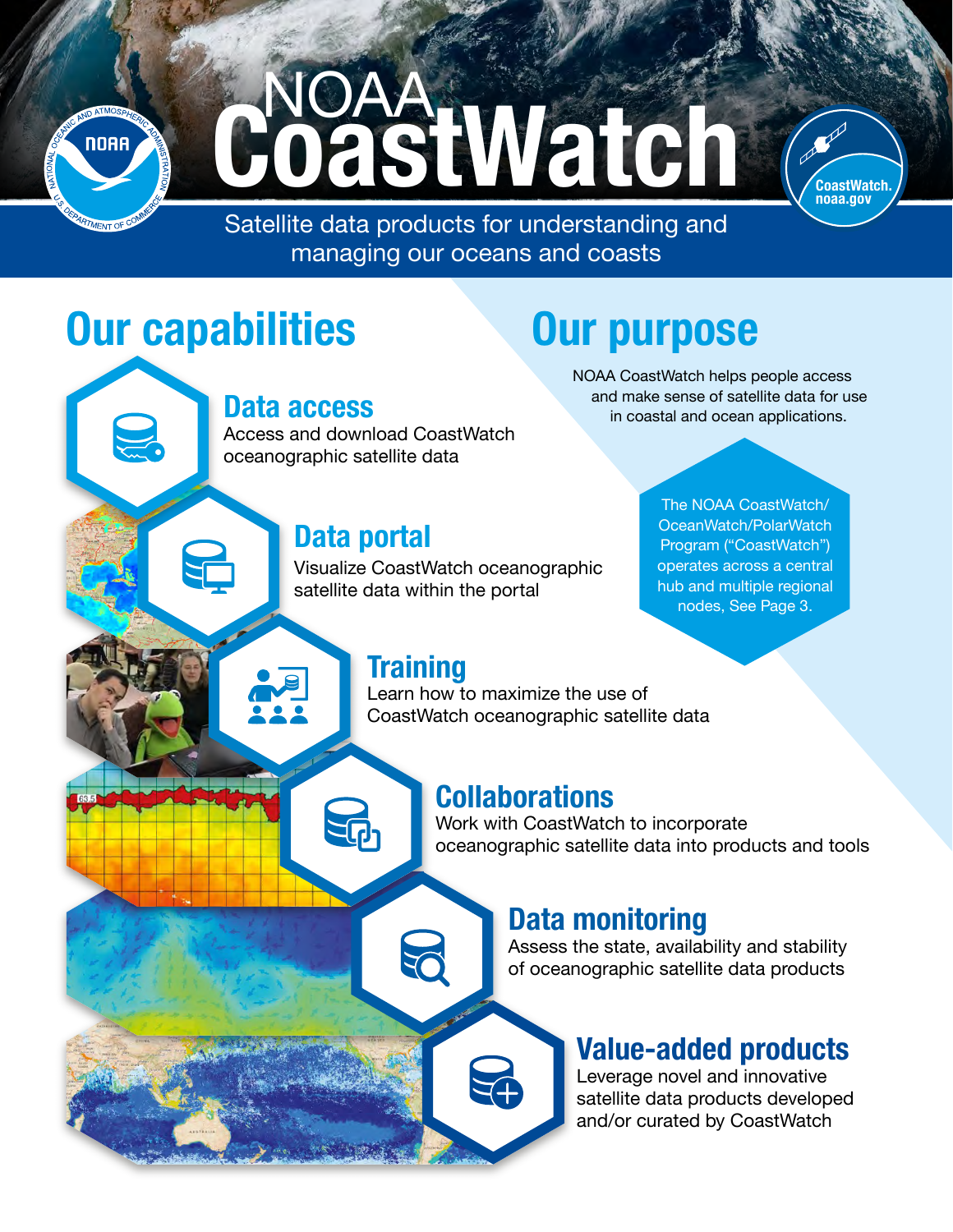# Case studies



# Harmful Algal Blooms

Our [East Coast](https://eastcoast.coastwatch.noaa.gov/)  [Node](https://eastcoast.coastwatch.noaa.gov/) monitors Harmful Algal Blooms in various regions of the US in order to protect human health and ensure safe drinking water.



# Ice Breaking Operations

In order to understand ice formation and the types of ice in the Great Lakes, the [NOAA Great](https://www.glerl.noaa.gov/)  [Lakes Environmental Research Laboratory \(GLERL\)](https://www.glerl.noaa.gov/) and the U.S. Coast Guard use Synthetic Aperture Radar (SAR) data from the [NOAA CoastWatch Great](https://coastwatch.glerl.noaa.gov/)  [Lakes Node](https://coastwatch.glerl.noaa.gov/) to monitor six different types of ice, ice thickness, and ice cover.



#### **TurtleWatch** こ。<br>「……

The TurtleWatch product was developed in 2006 to provide advice to Hawaii-based longline fishers targeting swordfish on areas they can avoid to reduce their probability of interacting with protected loggerhead turtles [\(Howell et](http://www.int-res.com/articles/esr2008/5/n005p267.pdf) all, 2008).

[OceanWatch](https://oceanwatch.pifsc.noaa.gov/) Central Pacific generates daily maps of sea surface temperature that highlight zones to avoid.



#### **EcoCast** 5

The **[EcoCast](https://coastwatch.pfeg.noaa.gov/ecocast/) tool uses habitat suitability** models and satellite data from our [West Coast](https://coastwatch.pfeg.noaa.gov/)  [node](https://coastwatch.pfeg.noaa.gov/) to predict where broadbill swordfish and three bycatch species (leatherback turtle, blue shark and California sea lion) are likely to be each day. Daily **[EcoCast](https://coastwatch.pfeg.noaa.gov/ecocast/) maps help fishers** identify fishing spots, minimize fisheries bycatch and maximize fisheries target catch.



Our newest node, [PolarWatch,](https://polarwatch.noaa.gov/) distributes satellite data for the Arctic and Antactic regions in projections suitable for highlatitude areas.



# Hurricane Viewer Polar Regions

Our Gulf of Mexico Node develops and maintains the Hurricane OceanViewer interface

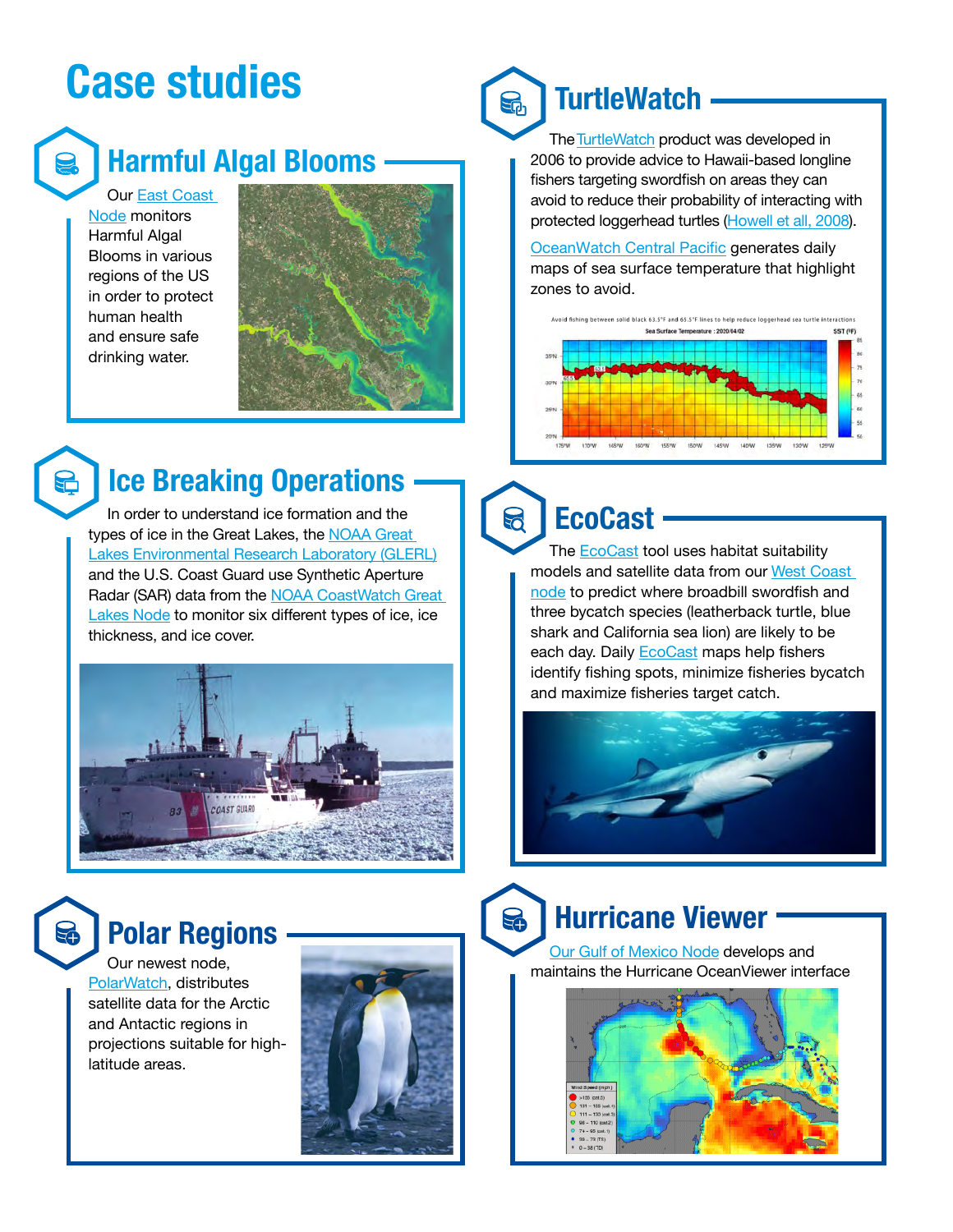<span id="page-2-0"></span>

### **Training**

CoastWatch organizes in-person and virtual training classes to build capacity in the use of ocean satellite data. These classes are free and open to anyone. Contents include:

- lectures on remote sensing basics, SST. ocean color, altimetry, wind, salinity, how choose a data product
- tutorials in R, Python, and ArcGIS
- one-on-one advice on individual projects

All course materials are available [online](https://coastwatch.gitbook.io/satellite-course/).

**R** Find out about [upcoming courses](https://coastwatch.noaa.gov/cw/user-resources/satellite-data-training-courses.html)



# Program and organization

Satellites make routine observations from which several ocean parameters such as sea surface temperature, ocean color, sea level, ocean winds, visible imagery, water quality, and other ocean and inland water surface features can be derived.

Remotely-sensed observations from space have the advantage of broad spatial and temporal coverage that complement in-situ measurements.

NOAA routinely produces sustained ocean and coastal data products from both NOAA and non-NOAA, international satellites. These data products are freely and openly available through [CoastWatch](https://coastwatch.noaa.gov/cw/index.html) for government, academic, commercial, and general public users in addition to serving the mission requirements of NOAA's fisheries, ocean, weather services and research.



#### Program structure

The origins of CoastWatch began in 1987 when satellite sea surface temperature data were used to diagnose events that led to an unusual harmful algal bloom in coastal North Carolina. Today, CoastWatch is a cross-NOAA program headquartered within NOAA National Environmental and Satellite Data and Information Service (NESDIS), Center for Satellite Applications and Research (STAR), Satellite Oceanography and Climatology Division with Regional Nodes housed in the other NOAA mission Line Offices. Three pillars underpin the success of CoastWatch:

- CoastWatch Central Operations
- Research and Applications team
- Regional Nodes throughout the USA and embedded in different NOAA line offices

The Regional Nodes are direct links to understand and address the needs and requirements of a wide range of stakeholders within and external to NOAA. Each Node has a federal manager and an operations manager tasked with distributing relevant data products, work with users on specific applications, and organize training courses to build capacity in each region. Access more information on the Nodes from the links in the figure right.